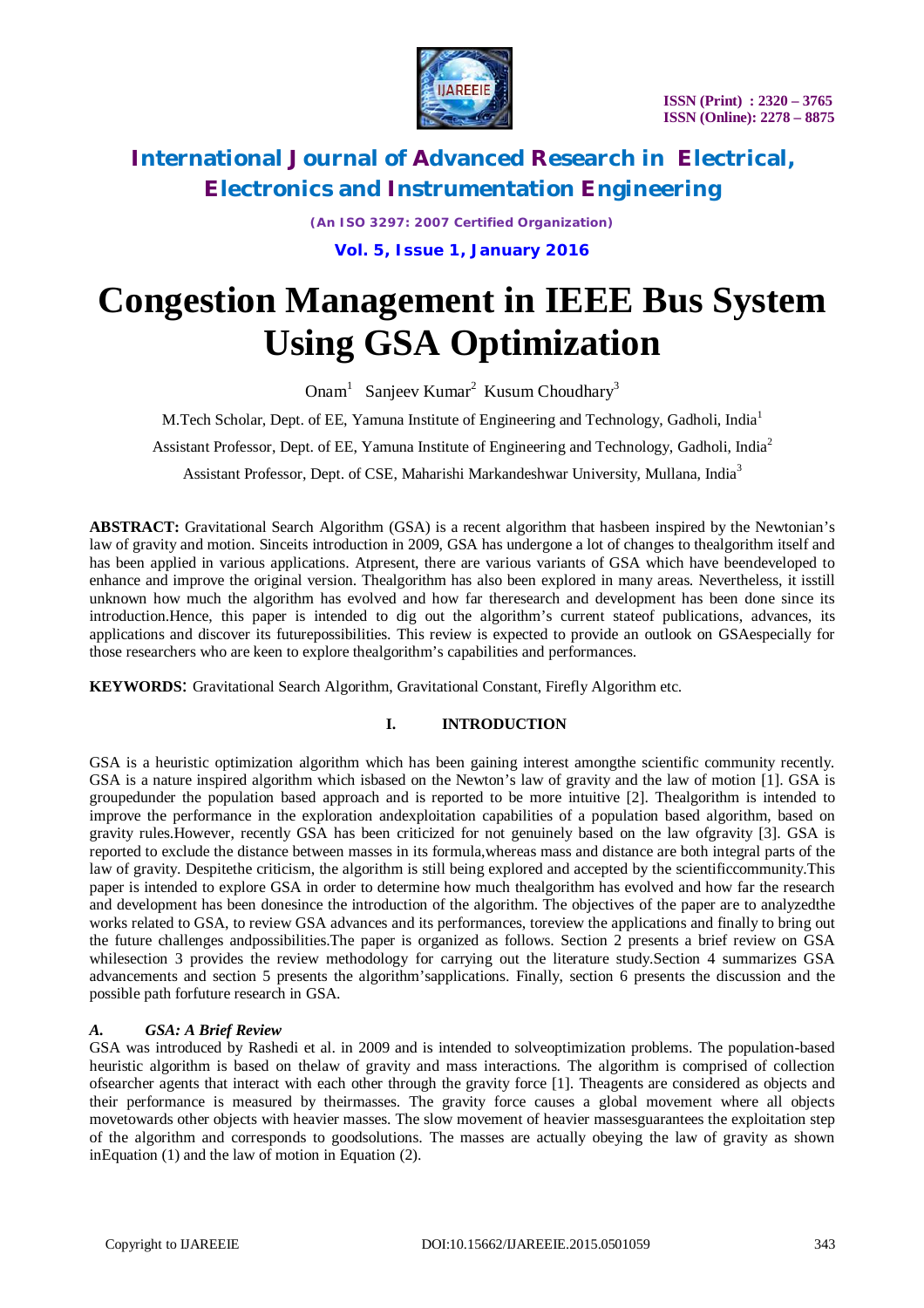

*(An ISO 3297: 2007 Certified Organization)*

**Vol. 5, Issue 1, January 2016**

 $F = G (M1M2 / R2) (1)$ 

 $a = F/M(2)$ 

Based on Equation (1), F represents the magnitude of the gravitational force, G isgravitational constant, M1 and M2 are the mass of the first and second objects andR is the distance between the two objects. Equation (1) shows that in the Newtonlaw of gravity, the gravitational force between two objects is directly proportionalto the product of their masses and inversely proportional to the square of thedistance between the objects. While for Equation (2), Newton's second law showsthat when a force, F, is applied to an object, its acceleration, a, depends on theforce and its mass, M.In GSA, the agent has four parameters which are position, inertial mass, active gravitational mass, and passive gravitational mass [1]. The position of the mass represents the solution of the problem, where the gravitational and inertial massesare determined using a fitness function. The algorithm is navigated by adjustingthe gravitational and inertia masses, whereas each mass presents a solution.Masses are attracted by the heaviest mass. Hence, the heaviest mass presents an optimum solution in the search space. The steps of GSA are as follows:

#### **II. SOLUTION METHODOLOGY**

#### **Step 1: Agents initialization:**

The positions of the N number of agents are initialized randomly.

$$
X_i = x_i^1, x_i^d, \dots, x_i^n for i = 1, 2, \dots, N
$$
\n(3)

 $x_i^d$  represents the positions of the ith agent in the dth dimension, while n is the space dimension.

#### **Step 2: Fitness evolution and best fitness computation:**

For minimization or maximization problems, the fitness evolution is performed by evaluating the best and worst fitness for all agents at each iteration.

Minimization problems:

 $best(t) = \min\limits_{j \in \{1..N\}}$  $fitj(t)$  (4)  $worst(t) = \max_{j \in \{1,..N\}} fitj(t)(5)$ 

Maximization problems:

$$
best(t) = \max_{j \in \{1,..N\}} fitj(t)(6)
$$
  
worst(t) = min<sub>j \in \{1,..N\}} fitj(t)(7)</sub>

*fit j(t)* represents the fitness value of the *jth*agent at iteration *t*, *best(t)* and *worst(t)*represents the best and worst fitness at iteration *t*.

#### **Step 3: Gravitational constant (***G***) computation:**

Gravitational constant *G* is computed at iteration *t* 

 $G(t) = G_0 e^{-\alpha t/T}$ 

 $G0$  and  $\alpha$  are initialized at the beginning and will be reduced with time to control the search accuracy. *T* is the total number of iterations.

#### **Step 4: Masses of the agents' calculation:**

Gravitational and inertia masses for each agent are calculated at iteration *t*.

$$
Mai = Mpi = Mi = Mi, i = l, 2, ..., N. (9)
$$
  
\n
$$
m_i(t) = \frac{fit(t) - worst(t)}{best(t) - worst(t)}
$$
  
\n
$$
M_i(t) = \frac{m_i(t)}{N}
$$
 (11)

$$
M_i(t) = \frac{m_i(t)}{\sum_{j=1}^{N} m_j(t)}
$$
(11)  
Mail and Minira the active and passive gravitational masses respectively, while Miiis the inertia mass of the ith agent

*Mai* and *Mpi*are the active and passive gravitational masses respectively, while *Mii*is the inertia mass of the ith agent. **Step 5: Accelerations of agents' calculation:**

Acceleration of the ith agents at iteration *t* is computed.

 $a_i^d(t) = F_i^d(t)/M_{ii}(t)$  (12)

 $F_i^d(t)$  is the total force acting on ith agent calculated as:

(8).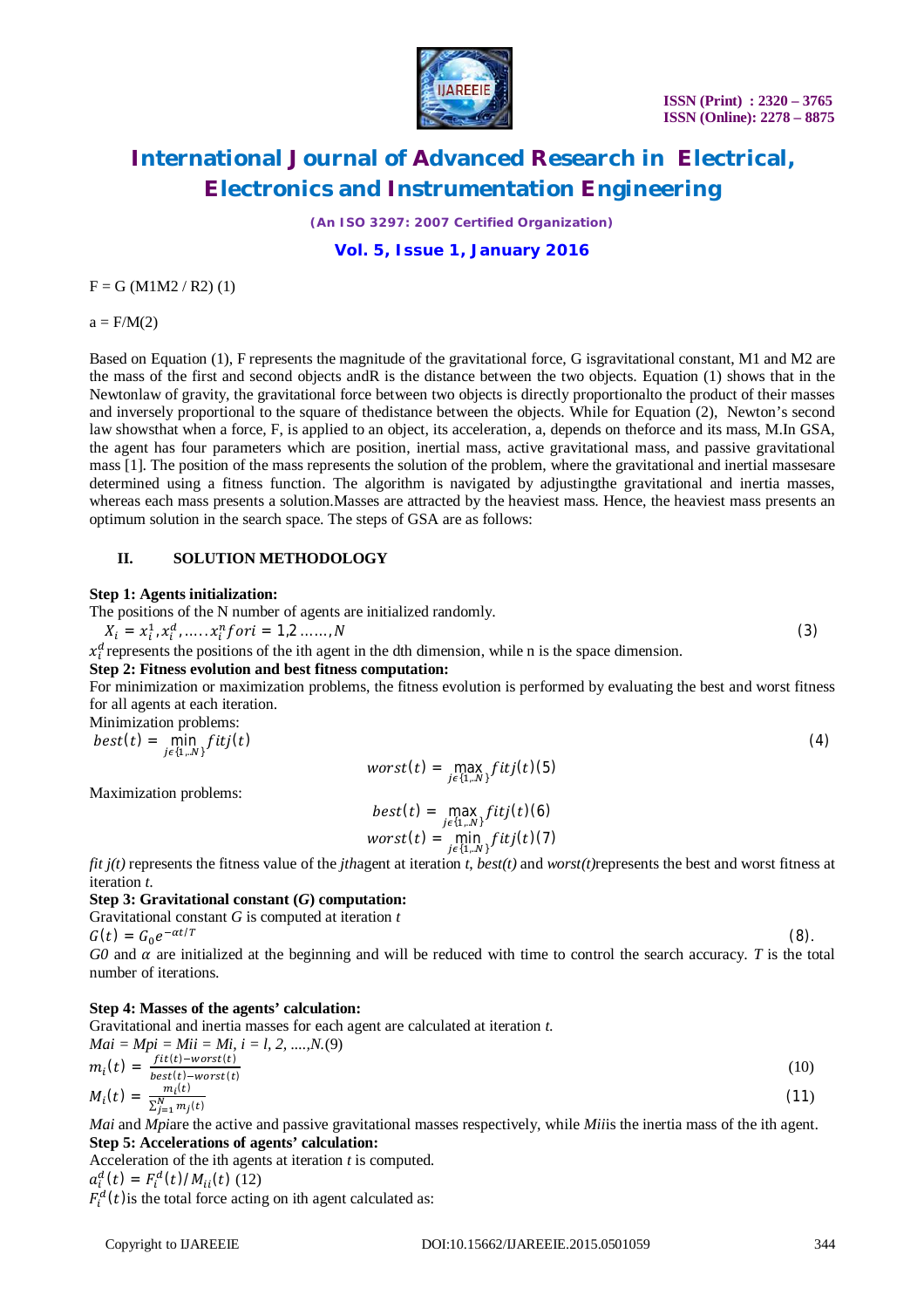

*(An ISO 3297: 2007 Certified Organization)*

**Vol. 5, Issue 1, January 2016**

$$
F_i^d(t) = \sum_{i \in Rbest, i \neq i} rand_j F_{ij}^d(t)
$$

 $F_i^d(t) = \sum_{j \in kbest} rand_j F_{ij}^d(t)$ (13) *Kbest*is the set of first *K* agents with the best fitness value and biggest mass. *Kbest*will decrease linearly with time and at the end there will be only one agent applying force to the others.  $F_{ij}^d(t)$  can be computed as:

$$
F_{ij}^d(t) = G(t) \cdot \left( M_{pi}(t) \times \frac{M_{ai}(t)}{R_{ij}(t)} + \varepsilon \right) \cdot (x_j^d(t) - x_i^d(t))
$$

 $F_{ij}^d(t)$  is the force acting on agent *i* from agent *j* at *dth*dimension and *tthiteration. Rij(t)* is the Euclidian distance between two agents *i* and *j* at iteration *t.*  $G(t)$  is the computed gravitational constant at the same iteration while  $\varepsilon$  is a small constant.

#### **Step 6: Velocity and positions of agents:**

Velocity and the position of the agents at next iteration  $(t+1)$  are computed based on the following equations:

$$
v_i^d(t + 1) = rand_i x v_i^d(t) + a_i^d(t)
$$
  

$$
x_i^d(t + 1) = v_i^d(t + 1) + x_i^d(t)
$$

#### **Step 7: Repeat steps 2 to 6**

Steps 2 to 6 are repeated until the iterations reach their maximum limit. The best fitness value at the final iteration is computed as the global fitness while the position of the corresponding agent at specified dimensions is computed as the global solution of that particular problem.

#### **III. RESULTS AND DISCUSSION**

#### *A. IEEE-30 Bus System Used in GSA(gravitational search algorithm) Optimization*

Congestion management is necessary to tackle load demand in power system. The IEEE 30 bus system consists of 6 generators buses, 24 load buses and 41 transmission lines. The real load of the system is 283.4MW and reactive load is 126.2MVAR. The load bus voltages are maintained between 0.9 and 1.1 p.u.IEEE-30 bus system as shown in fig 1.



Fig. 1 IEEE-30 bus system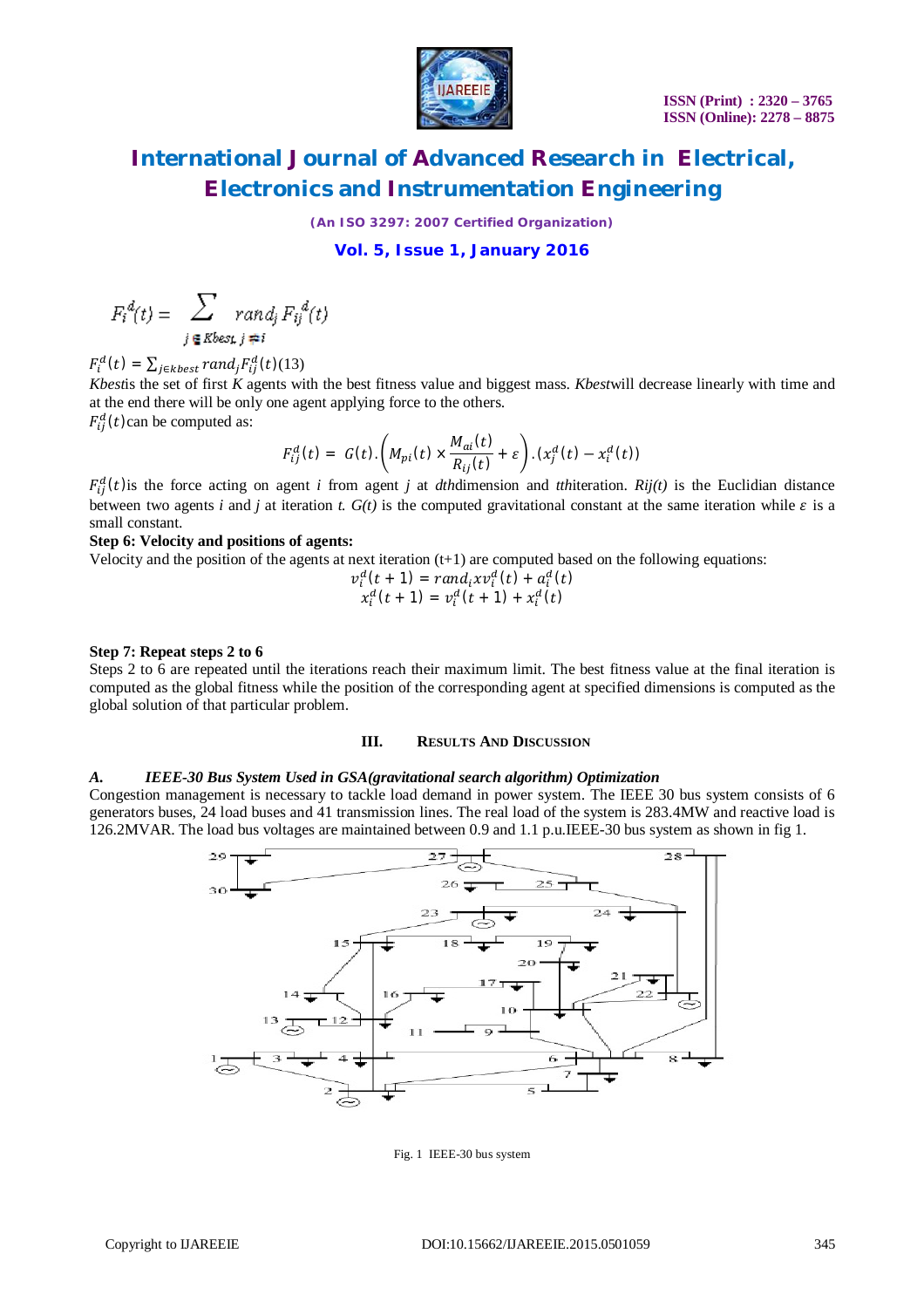

*(An ISO 3297: 2007 Certified Organization)*

## **Vol. 5, Issue 1, January 2016**

### *B. Total Line Losses After GSA Congestion*

In IEEE-30 bus system,we apply the GSA congestion method.This method reduced the losses in the line due to less losses the cost of the system is not increase.Before the congestion management the line losses is more than as compare to after congestion management.Before congestion management the line losses is 25.4509 and after GSA congestion the losses is 10.8848. The total line loss after and before congestion as shown in table.

| Congestion<br>Before<br>Management (MW) | Congestion<br>After<br>Management(MW) by GSA |
|-----------------------------------------|----------------------------------------------|
|                                         | 10.8848                                      |
| 25.4509                                 |                                              |

### *C. Comparison Of Firefly CM And GSA CM*

Firefly congestion management and GSA management both are optimization technique as below given figure show the comparison of firefly optimization and GSA optimization.Figure (a) show the power flow in the IEEE-30 bus system and figure(b) show the line losses in the branch.



#### Branch Power Flows

In the fig (a) firstly we set the limit of line power flow represent in black line. Red line represents the power flow before congestion management. Green line shows the power flow after GSA congestion management. Blue line shows power flow after firefly congestion management.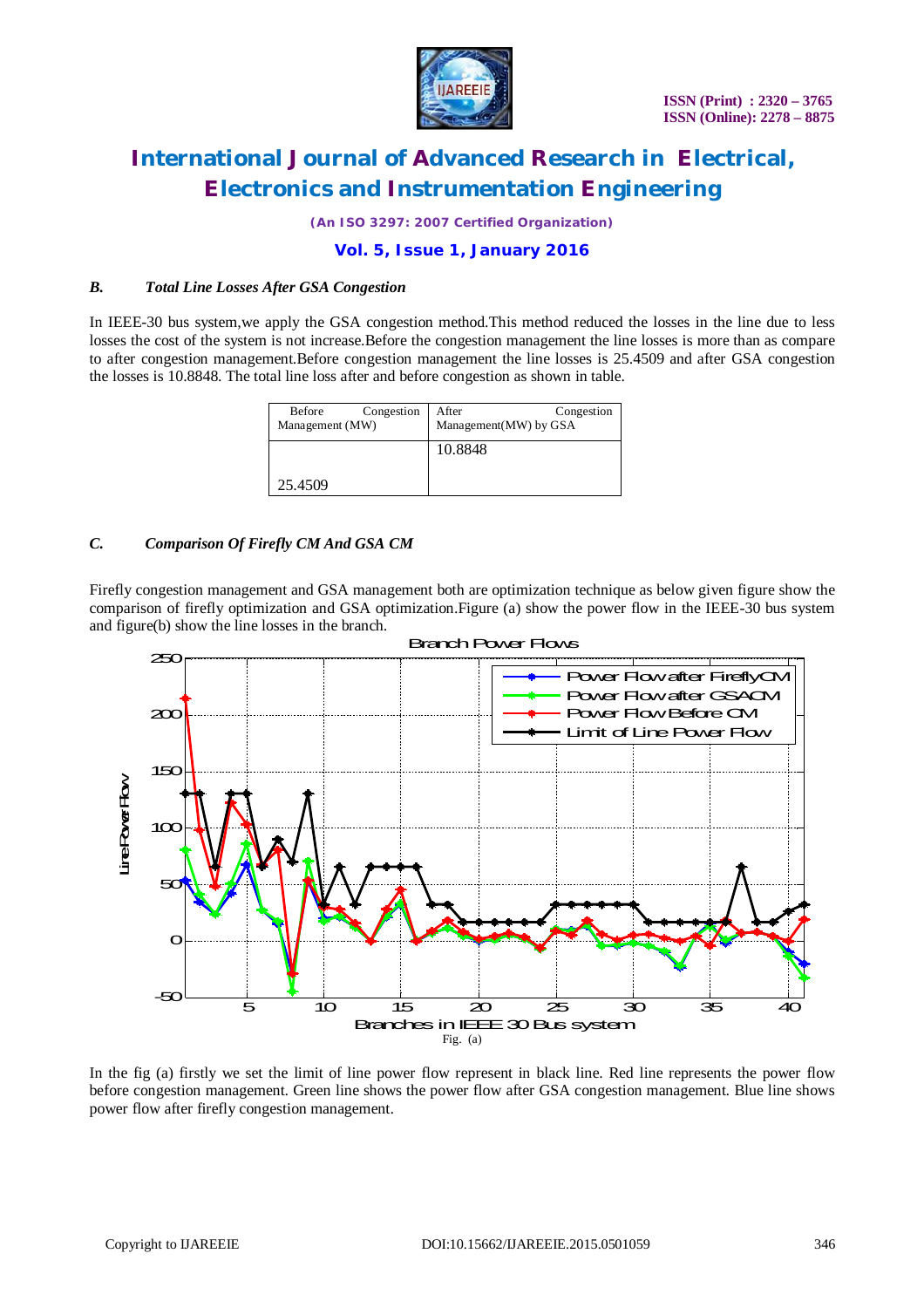

*(An ISO 3297: 2007 Certified Organization)*

# **Vol. 5, Issue 1, January 2016**



In figure (b) the total line losses show. In this figure blue, red and black represent the line losses before CM,line losses after firefly CM and line losses after GSA CM respectively.

An improvement of 98.9860% in line losses is visible by our proposed congestion management scheme which is shown in bar graph form in figure ©.



Figure (c): Line loss comparison for congested lines and without congested lines